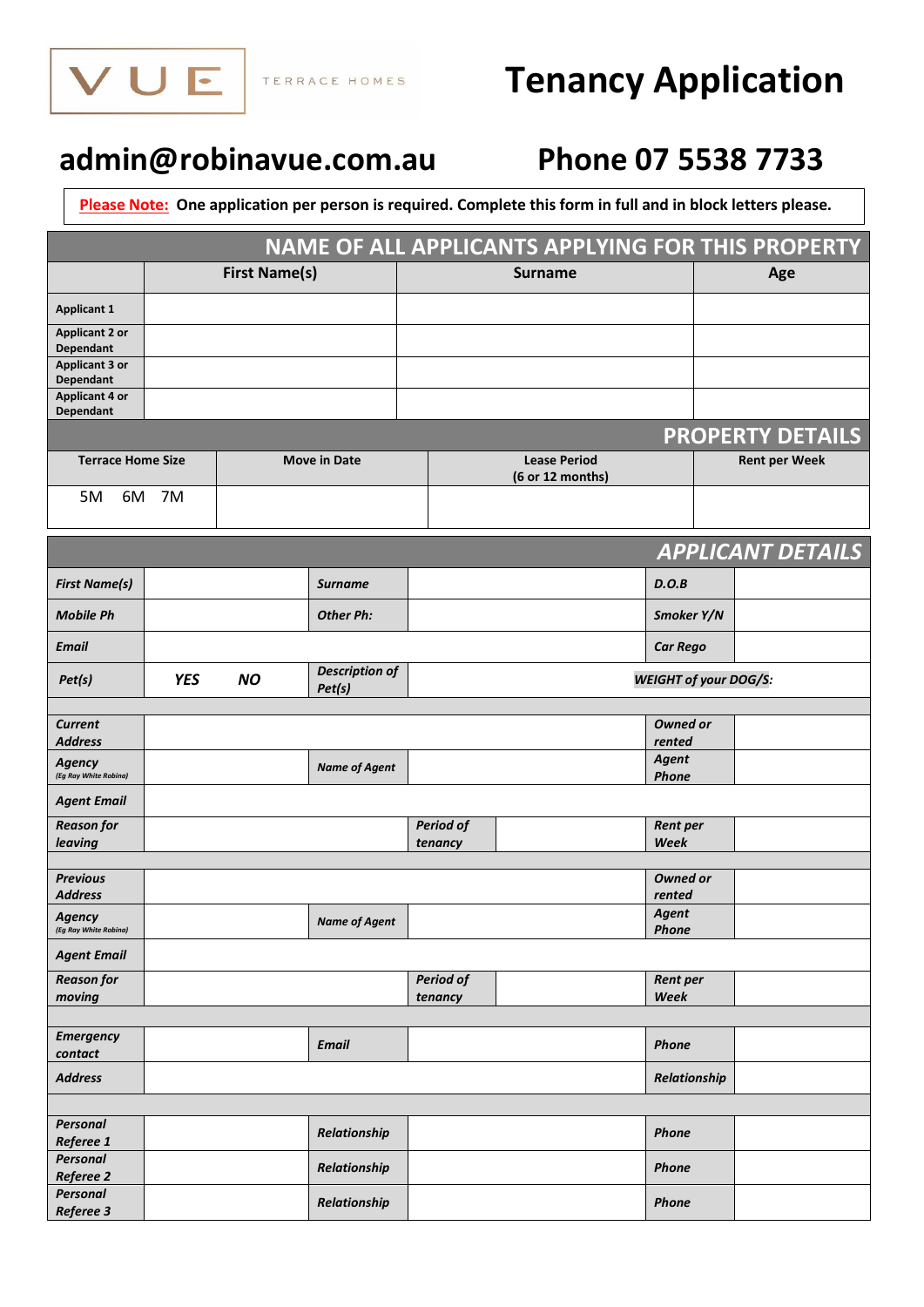| <b>EMPLOYMENT DETAILS</b>                                                                                                                                                                                        |                      |                                    |               |                           |                |                            |  |
|------------------------------------------------------------------------------------------------------------------------------------------------------------------------------------------------------------------|----------------------|------------------------------------|---------------|---------------------------|----------------|----------------------------|--|
| Job 1                                                                                                                                                                                                            |                      |                                    |               |                           |                |                            |  |
| - Company                                                                                                                                                                                                        |                      |                                    |               |                           |                |                            |  |
| <b>Address</b>                                                                                                                                                                                                   |                      |                                    |               |                           |                |                            |  |
| <b>Your Position</b>                                                                                                                                                                                             |                      | <b>Period</b><br><b>Employment</b> | of            |                           |                | <b>Phone</b>               |  |
| <b>HR Contact</b><br><b>Name</b>                                                                                                                                                                                 |                      | <b>Email</b>                       |               |                           |                |                            |  |
| Job 2<br>- Company                                                                                                                                                                                               |                      |                                    |               |                           |                |                            |  |
| <b>Address</b>                                                                                                                                                                                                   |                      |                                    |               |                           |                |                            |  |
| <b>Your Position</b>                                                                                                                                                                                             |                      | Period<br><b>Employment</b>        | <b>of</b>     |                           |                | <b>Phone</b>               |  |
| <b>HR Contact</b><br><b>Name</b>                                                                                                                                                                                 |                      | <b>Email</b>                       |               |                           |                |                            |  |
|                                                                                                                                                                                                                  |                      |                                    |               |                           |                | <b>STUDY DETAILS</b>       |  |
| <b>University</b>                                                                                                                                                                                                |                      |                                    |               |                           |                |                            |  |
| Course                                                                                                                                                                                                           |                      |                                    |               |                           |                |                            |  |
| <b>Start date</b>                                                                                                                                                                                                |                      | <b>Finish date</b>                 |               |                           | <b>Full or</b> | <b>Part Time</b>           |  |
|                                                                                                                                                                                                                  |                      |                                    |               |                           |                |                            |  |
|                                                                                                                                                                                                                  |                      |                                    |               |                           |                | <b>INCOME</b>              |  |
| Job 1                                                                                                                                                                                                            |                      | <b>Income</b>                      |               | \$                        | Per            |                            |  |
| Job <sub>2</sub>                                                                                                                                                                                                 |                      |                                    | <b>Income</b> | \$                        | Per            |                            |  |
| <b>Centrelink</b>                                                                                                                                                                                                |                      | <b>Income</b>                      |               | \$                        | Per            |                            |  |
| <b>Family Support</b>                                                                                                                                                                                            |                      | <b>Income</b>                      |               | \$                        | Per            |                            |  |
| <b>Scholarships</b>                                                                                                                                                                                              |                      |                                    | <b>Income</b> | \$                        | Per            |                            |  |
| <b>Other</b>                                                                                                                                                                                                     |                      |                                    | <b>Income</b> | \$                        | Per            |                            |  |
| <b>Other</b>                                                                                                                                                                                                     |                      | <b>Income</b>                      |               | \$                        | Per            |                            |  |
|                                                                                                                                                                                                                  |                      | <b>Total Income</b>                |               | \$                        |                | Per Week                   |  |
|                                                                                                                                                                                                                  |                      | <b>Total Savings</b>               |               | \$                        |                |                            |  |
| <b>HOLDING DEPOSIT AND BOND</b>                                                                                                                                                                                  |                      |                                    |               |                           |                |                            |  |
| Are you able to pay your first 2 weeks rent<br>Have you, or will you be, applying for a Bond Loan for<br><b>YES</b><br><b>YES</b><br>NO.<br><b>NO</b><br>deposit, and 4 weeks Rental bond now?<br>this property? |                      |                                    |               |                           |                |                            |  |
| <b>SUPPORTING DOCUMENTS</b>                                                                                                                                                                                      |                      |                                    |               |                           |                |                            |  |
| <b>Please attach the following</b>                                                                                                                                                                               |                      |                                    |               |                           |                |                            |  |
| 1. Rental or ownership history                                                                                                                                                                                   | <b>Rates Notice</b>  |                                    | or            | <b>Tenant Ledger</b>      | or             | Rental Reference           |  |
| 2. Proof of current address                                                                                                                                                                                      |                      | <b>Electricity Account</b><br>or   |               | <b>Phone Account</b>      | or             | Other Utility Account      |  |
| 3. Identification                                                                                                                                                                                                |                      | Birth Certificate (70)             |               | Passport (70)             |                | Citizenship Cert (70)      |  |
| $(100$ points)                                                                                                                                                                                                   | Drivers Licence (40) |                                    |               | Government issued ID (40) |                | Student Card (40)          |  |
|                                                                                                                                                                                                                  | Credit Card (25)     |                                    |               | Utility Bill (25)         |                | <b>Bank Statement (25)</b> |  |
| 4. Income                                                                                                                                                                                                        | <b>Employed</b>      |                                    |               | <b>Self Employed</b>      |                | <b>Not Employed</b>        |  |

*Last two payslips Accountant letter or*

*Group Certificate*

*Student Proof of Gov. benefits, and/or Family Support, and/or Scholarships.*

*Proof of Gov. benefits*